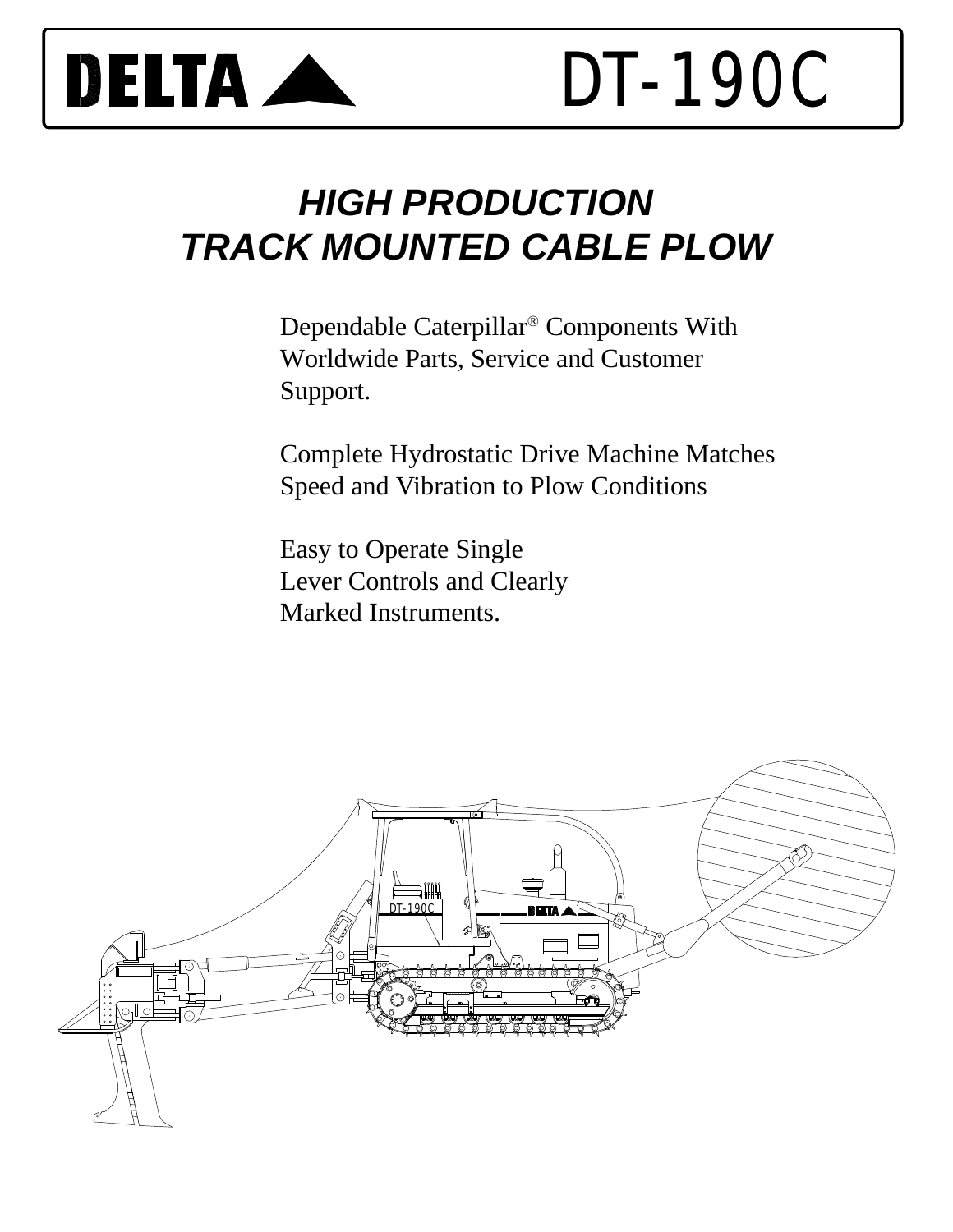## **BASIC TRACTOR**

## *ENGINE*

Make and Model Cat<sup>®</sup> 3116T DITA Turbo Type of Fuel No. 2 Diesel No. of Cylinders 6 cylinder inline Bore and Stroke 4.13" x 5.0" Compression Ratio 17:1 Fuel Induction **Direct Injection** 

Horsepower 200 h.p. Max Torque 542 ft. lbs.

Displacement 6.6 liters (403 cubic in.) Fuel Supply **Indiv. Adjustment Free** injectors Air Cleaner **Dry Type, Replaceable Dual** Elements Oil Filter Full Flow, spin on type Lubrication Pressure Lubrication Cooling System, hyd. Heavy Duty Air to Oil Cooler.

### *POWERTRAIN*

A powerful 6 cylinder Cat® 3116 turbocharged engine drives the Delta Machine closed loop hydrostatic system which provides smooth turns dynamic braking and smooth modulation for steering and directional control.

## *DELTA HYDROSTATIC DRIVE SYSTEM*

The Cat 3116 $^\circledR$  engine provides torque to the pumps through the pump drive gear box. The pump drive is directly coupled to the engine. Four pumps are driven to provide oil for the ground drives, the mower, the implement cylinders and the brake-clutch steering controls. The variable displacement piston pump develops flow through heavy duty hoses to the variable displacement motor. The motor is coupled to a two speed gear box. This unique combination, controlled by single lever phasing system, provides precise control for speed and torque. Maximum system pressure is controlled through a pressure limiting valve in combination with the pump.

## *STEERING AND BRAKING*

Hydraulically released, multiple disc dry clutches and self energizing brake band. Two pedal design is standard. Partially depressing left or right pedal slows that track, causing machine to turn smoothly in that direction. Mechanically activated parking brake can lock one or both tracks. A toggle switch on the dash, in conjunction with depressed foot pedal(s), activates the parking brake.

## *FINAL DRIVES*

Double Reduction final drive of spur and planetary gears minimize transmission of shocks to powertrain components. Segmented sprocket rims are bolt-on type for easy replacement in the field.

## *FILTRATION*

Four high capacity 10-micron, full flow spin-on replaceable element filters service the hydraulic system.

## *TRAVEL SPEED/ DRAWBAR PULL*

| Gear | Speed       | Max. Pull   |
|------|-------------|-------------|
| Low  | $0-2.5$ mph | 53,000 lbs. |
| High | $0-5.8$ mph | 20,000 lbs. |

## *COOLING SYSTEM*

A large diameter fan and full length, water-cooled cylinders combine with excellent thermal efficiency, minimize heat rejection to prevent overheating, and thereby promote long engine life.

## *UNDERCARRIAGE*

#### •XL MODEL 7 roller frame LGP arrangement

Low ground pressure XL undercarriage offers a wider and longer track, increasing ground contact area for optimum flotation and greater stability on sloping terrain. The track is sealed and lubricated. Three ring seals work in combination to retain lubricant which reduces pin and bushing wear. This reduces maintenance costs in most material conditions. Standard hydraulic track adjusters are protected under roller frame guards. Standard two piece master link and segmented sprockets reduce maintenance costs and time. Box section roller frame is non-oscillating to resist torsional stress providing stability to the undercarriage, idlers and carrier rollers. The rollers are sealed for excellent wear life.

## *DELTA VIBRATORY PLOW CONTROLS*

At the operator's fingertips are controls for six functions:

- 1) Cable reel raise and lower 4) Plow steering
	-
	-
- 2) Plow arm lift and lower 5) Plow attitude
- 3) Plow swing extending the control of the Shaker speed

Controls for plow steering and plow arm swing allow the plow to be offset 55" off of the tractor centerline, allowing the operator to easily position the plow blade for precision cable placement. Shaker speed can be controlled from zero (0) to 1600 rpm to match vibratory power to plowing conditions for maximum plowing efficiency. Controls for plow blade attitude gives the operator a much greater degree of control over the blade depth when the plow encounters terrain with radical elevation changes. The operator is able to follow the ground contour with the blade attitude and easily maintain a constant cover depth. A more constant plowing depth results in smoother plowing and reduced ground cleanup.

## *HYDRAULIC COMPONENTS*

Hydraulic valves, pumps and all hose routing is completely enclosed within the sheet metal of the tractor.

- 
- 
- 
- 
- 1 Piston Pump 62 gpm @ 5,500 psi 1 Piston Pump 31 gpm @ 5,500 psi 1 Gear Pump 14 gpm @ 2,500 psi 1 Gear Pump 6 gpm @ 2,500 psi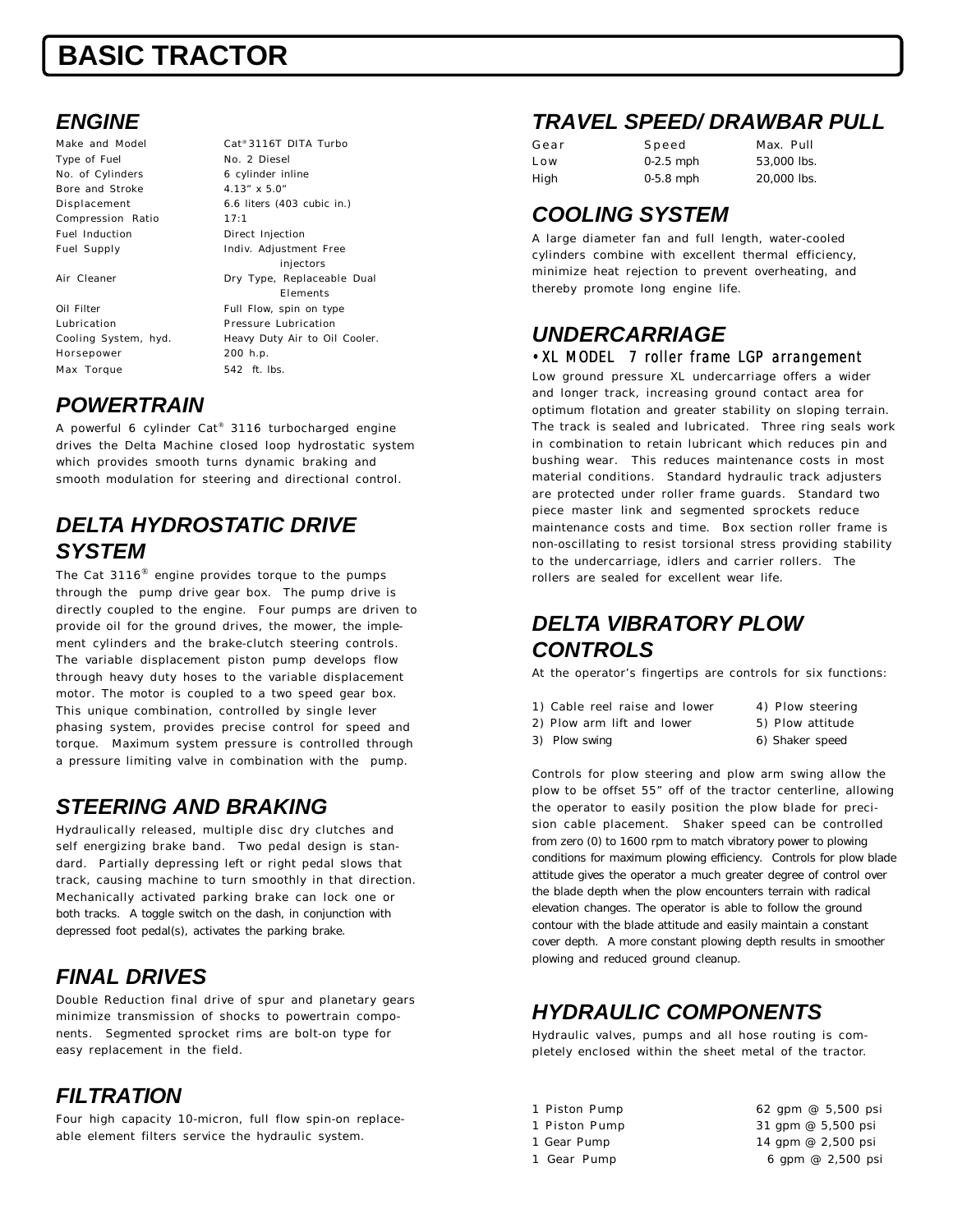## **DIMENSIONS AND SPECIFICATIONS**



*RIGHT SIDE VIEW*



### *VIBRATORY PLOW*

| Chute Size<br>Material<br>Plowing Depth | Plow Blade size |  |  |
|-----------------------------------------|-----------------|--|--|
|                                         |                 |  |  |
|                                         |                 |  |  |
|                                         |                 |  |  |
|                                         | Offset          |  |  |

Optional Plow accessories: Warning tape holder

#### 2" thick x 11" wide 1.5" through  $4"$  ID T-1 steel, A514 24" through 48" 55" right or left of center and guide Gas pipe or cable chutes available

#### *REEL WINDER*

Reel Carrier is designed to operate with single or dual reels.

| Max Lift Capacity                                | $9.500$ lbs.         |
|--------------------------------------------------|----------------------|
| Max. Reel Width                                  | 51" (ea. dual reels) |
|                                                  | 89" (single reel)    |
| Max. Reel Diameter                               | 96"                  |
| Reel Shaft Diameter                              | 2.5"                 |
| Optional Power unwind is available               |                      |
| Reel shafts rotate on bearings for minimum cable |                      |
| tension.                                         |                      |